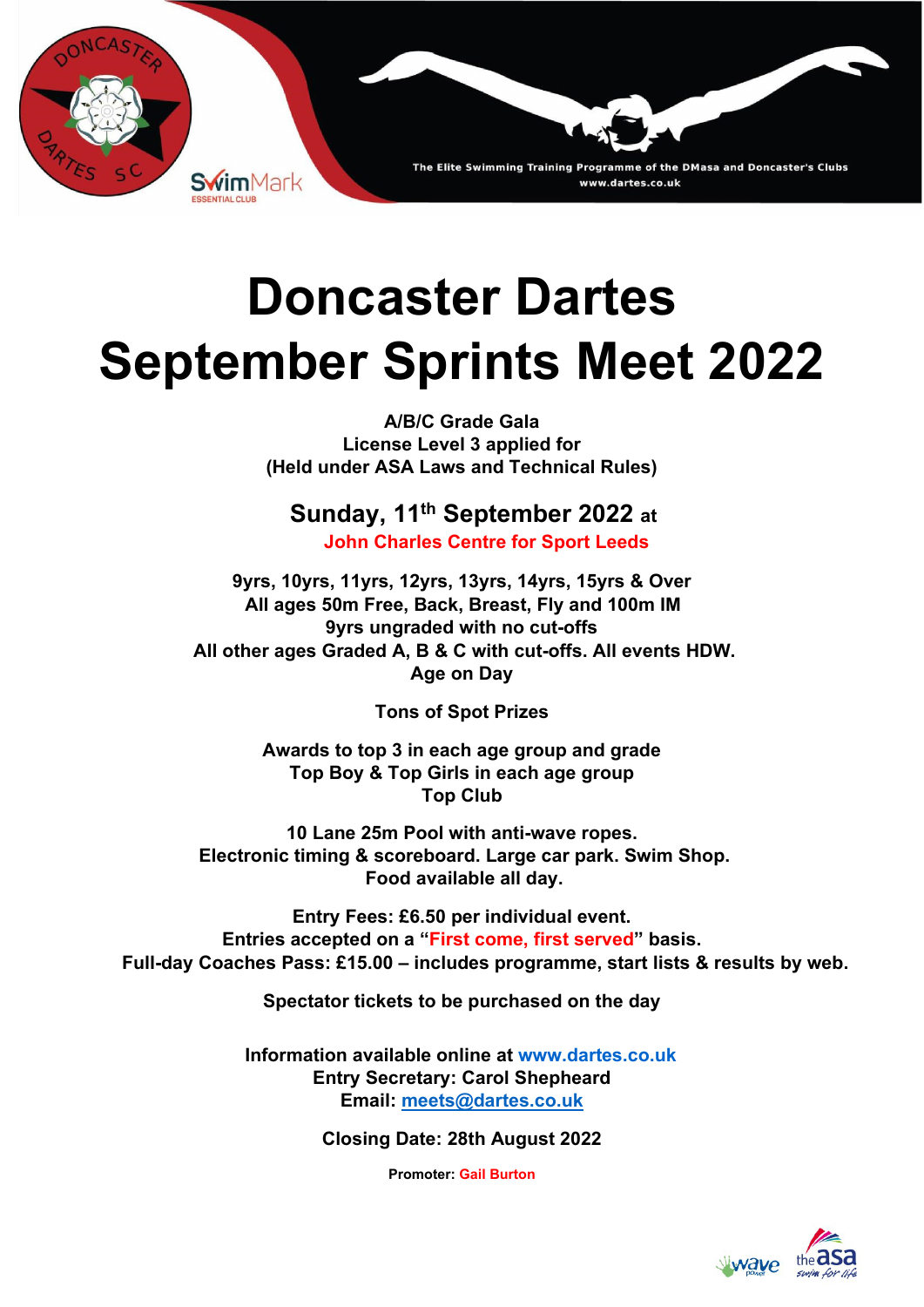

## **September Sprints**

**Sunday, 11th September 2022**

## **Session Times**

| <b>Session 1</b>                                               |             |                 |               |       | <b>Session 2</b>                                                |                 |               |  |  |
|----------------------------------------------------------------|-------------|-----------------|---------------|-------|-----------------------------------------------------------------|-----------------|---------------|--|--|
| Check-in Sheets by 08:10<br>Warm-up 08:00<br>First Heat: 09:00 |             |                 |               |       | Check-in Sheets by 13:10<br>Warm-up: 13:00<br>First Heat: 14:00 |                 |               |  |  |
| Event                                                          | Gender      | Age             | <b>Stroke</b> | Event | Gender                                                          | Age             | <b>Stroke</b> |  |  |
| 101.                                                           | Girls       | 11,12 & 15yrs + | 100m Medley   | 201.  | Girls                                                           | 9,10,13 & 14yrs | 100m Medley   |  |  |
| 102.                                                           | <b>Boys</b> | 9,10,13 & 14yrs | 100m Medley   | 202.  | <b>Boys</b>                                                     | 11,12 & 15yrs + | 100m Medley   |  |  |
| 103.                                                           | Girls       | 11 & 12yrs      | 50m Back      | 203.  | Girls                                                           | 9 & 10yrs       | 50m Back      |  |  |
| 104.                                                           | <b>Boys</b> | 9 & 10yrs       | 50m Breast    | 204.  | <b>Boys</b>                                                     | 11 & 12yrs      | 50m Breast    |  |  |
| 105.                                                           | Girls       | $15$ yrs +      | 50m Fly       | 205.  | Girls                                                           | 13 & 14yrs      | 50m Fly       |  |  |
| 106.                                                           | <b>Boys</b> | 13 & 14yrs      | 50m Free      | 206.  | <b>Boys</b>                                                     | $15$ yrs +      | 50m Free      |  |  |
| 107.                                                           | Girls       | 11 & 12yrs      | 50m Breast    | 207.  | Girls                                                           | 9 & 10yrs       | 50m Breast    |  |  |
| 108.                                                           | <b>Boys</b> | 9 & 10yrs       | 50m Back      | 208.  | <b>Boys</b>                                                     | 11 & 12yrs      | 50m Back      |  |  |
| 109.                                                           | Girls       | $15$ yrs +      | 50m Free      | 209.  | Girls                                                           | 13 & 14yrs      | 50m Free      |  |  |
| 110.                                                           | <b>Boys</b> | 13 & 14yrs      | 50m Fly       | 210.  | <b>Boys</b>                                                     | $15$ yrs +      | 50m Fly       |  |  |
| 111.                                                           | Girls       | 11 & 12yrs      | 50m Free      | 211.  | Girls                                                           | 9 & 10yrs       | 50m Free      |  |  |
| 112.                                                           | <b>Boys</b> | 9 & 10yrs       | 50m Fly       | 212.  | <b>Boys</b>                                                     | 11 & 12yrs      | 50m Fly       |  |  |
| 113.                                                           | Girls       | $15$ yrs +      | 50m Back      | 213.  | Girls                                                           | 13 & 14yrs      | 50m Back      |  |  |
| 114.                                                           | <b>Boys</b> | 13 & 14yrs      | 50m Breast    | 214.  | <b>Boys</b>                                                     | $15$ yrs +      | 50m Breast    |  |  |
| 115.                                                           | Girls       | 11 & 12yrs      | 50m Fly       | 215.  | Girls                                                           | 9 & 10yrs       | 50m Fly       |  |  |
| 116.                                                           | <b>Boys</b> | 9 & 10yrs       | 50m Free      | 216.  | <b>Boys</b>                                                     | 11 & 12yrs      | 50m Free      |  |  |
| 117.                                                           | Girls       | $15$ yrs +      | 50m Breast    | 217.  | Girls                                                           | 13 & 14yrs      | 50m Breast    |  |  |
| 118.                                                           | <b>Boys</b> | 13 & 14yrs      | 50m Back      | 218.  | <b>Boys</b>                                                     | $15$ yrs +      | 50m Back      |  |  |

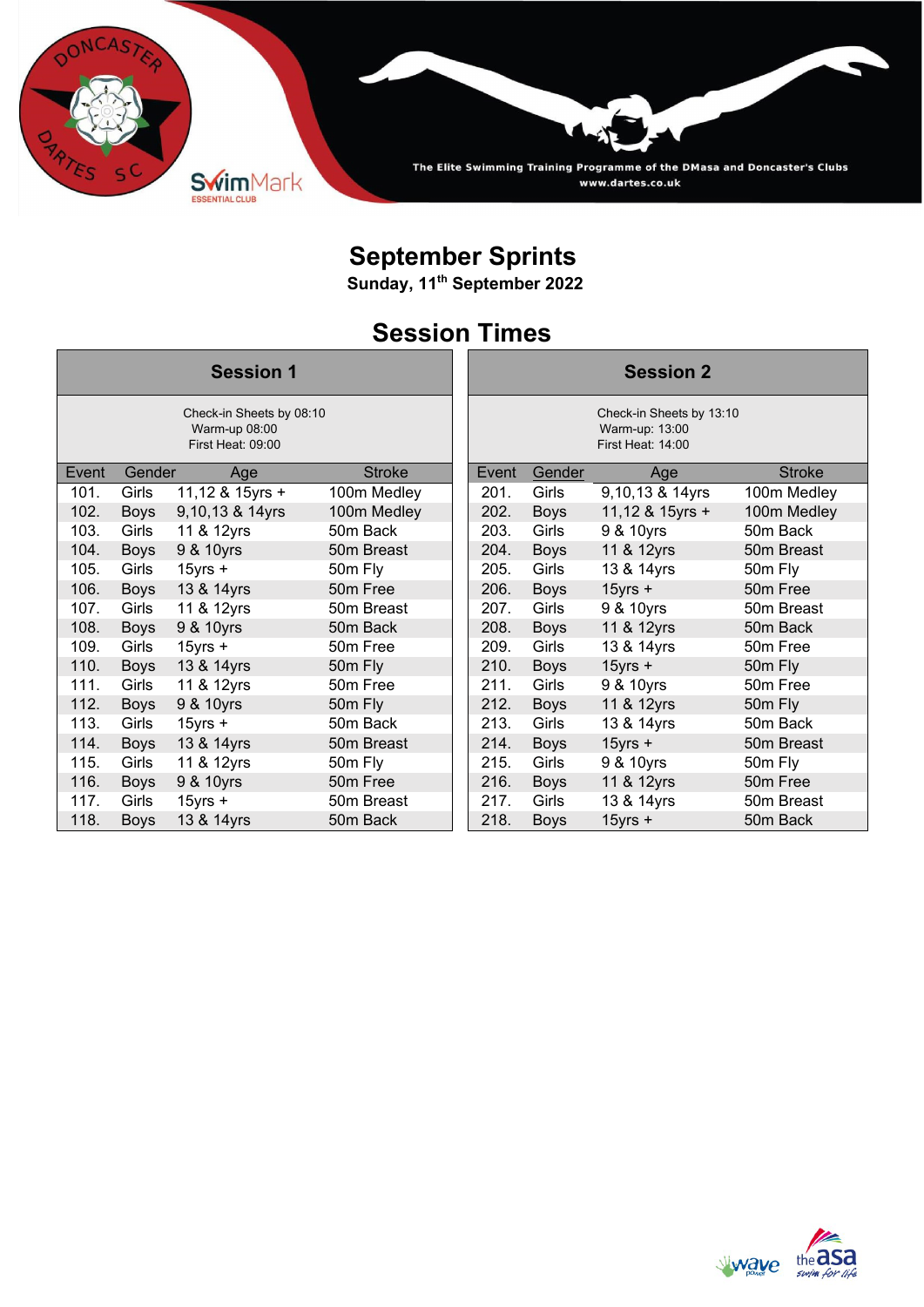

The Elite Swimming Training Programme of the DMasa and Doncaster's Clubs www.dartes.co.uk

#### **September Sprints Sunday, 11th September 2022 Cut-off Times**

| Boys Cut-Off Times (No faster than) |   |          |         |                                      |            |         |  |  |  |  |  |
|-------------------------------------|---|----------|---------|--------------------------------------|------------|---------|--|--|--|--|--|
|                                     |   | 50m Free | 50m Fly | 50m Back                             | 50m Breast | 100m IM |  |  |  |  |  |
|                                     | А | 33.50    | 38.50   | 39.50                                | 43.50      | 1:28.00 |  |  |  |  |  |
| 10yrs                               | В | 38.50    | 43.50   | 45.50                                | 49.50      | 1:38.00 |  |  |  |  |  |
|                                     | С | 43.50    | 49.50   | 51.50                                | 56.50      | 1:51.00 |  |  |  |  |  |
|                                     | А | 31.50    | 35.50   | 36.50                                | 39.50      | 1:21.00 |  |  |  |  |  |
| 11yrs                               | B | 35.50    | 39.50   | 41.50                                | 45.50      | 1:32.00 |  |  |  |  |  |
|                                     | С | 39.50    | 45.50   | 46.50                                | 52.50      | 1:43.00 |  |  |  |  |  |
|                                     | A | 29.50    | 32.50   | 33.50                                | 37.50      | 1:16.00 |  |  |  |  |  |
| 12yrs                               | B | 33.50    | 37.50   | 38.50                                | 42.50      | 1:26.00 |  |  |  |  |  |
|                                     | C | 37.50    | 42.50   | 43.50                                | 48.50      | 1:36.00 |  |  |  |  |  |
|                                     | А | 28.50    | 31.50   | 32.50                                | 35.50      | 1:11.00 |  |  |  |  |  |
| 13yrs                               | B | 31.50    | 35.50   | 36.50                                | 39.50      | 1:19.00 |  |  |  |  |  |
|                                     | C | 36.50    | 39.50   | 39.50                                | 44.50      | 1:31.00 |  |  |  |  |  |
|                                     | А | 27.50    | 29.50   | 29.50                                | 33.50      | 1:08.00 |  |  |  |  |  |
| 14yrs                               | B | 29.50    | 33.50   | 34.50                                | 38.50      | 1:17.00 |  |  |  |  |  |
|                                     | C | 34.50    | 37.50   | 39.50                                | 43.50      | 1:27.00 |  |  |  |  |  |
|                                     | А | 25.50    | 27.50   | 28.50                                | 31.50      | 1:02.00 |  |  |  |  |  |
| 15yrs+                              | В | 29.50    | 31.50   | 32.50                                | 36.50      | 1:13.00 |  |  |  |  |  |
|                                     | С | 33.50    | 36.50   | 36.50                                | 41.50      | 1:22.00 |  |  |  |  |  |
|                                     |   |          |         | Girls Cut-Off Times (No faster than) |            |         |  |  |  |  |  |
|                                     |   | 50m Free | 50m Fly | 50m Back                             | 50m Breast | 100m IM |  |  |  |  |  |
|                                     | A | 34.50    |         |                                      |            |         |  |  |  |  |  |
| 10yrs                               | B |          | 38.50   | 39.50                                | 44.50      | 1:28.00 |  |  |  |  |  |
|                                     |   | 39.50    | 43.50   | 44.50                                | 50.50      | 1:40.00 |  |  |  |  |  |
|                                     | C | 44.50    | 48.50   | 50.50                                | 57.50      | 1:52.00 |  |  |  |  |  |
|                                     | A | 31.50    | 35.50   | 35.50                                | 40.50      | 1:21.00 |  |  |  |  |  |
| 11yrs                               | В | 35.50    | 39.50   | 40.50                                | 46.50      | 1:31.00 |  |  |  |  |  |
|                                     | C | 40.50    | 45.50   | 45.50                                | 52.50      | 1:43.00 |  |  |  |  |  |
|                                     | A | 30.50    | 33.50   | 34.50                                | 38.50      | 1:17.00 |  |  |  |  |  |
| 12yrs                               | В | 34.50    | 38.50   | 39.50                                | 43.50      | 1:27.00 |  |  |  |  |  |
|                                     | C | 39.50    | 43.50   | 44.50                                | 49.50      | 1:38.00 |  |  |  |  |  |
|                                     | A | 29.50    | 32.50   | 33.50                                | 37.50      | 1:14.00 |  |  |  |  |  |
| 13yrs                               | B | 33.50    | 36.50   | 37.50                                | 42.50      | 1:24.00 |  |  |  |  |  |
|                                     | C | 38.50    | 41.50   | 42.50                                | 47.50      | 1:34.00 |  |  |  |  |  |
|                                     | А | 28.50    | 31.50   | 32.50                                | 36.50      | 1:14.00 |  |  |  |  |  |
| 14yrs                               | В | 32.50    | 35.50   | 36.50                                | 41.50      | 1:22.00 |  |  |  |  |  |
|                                     | C | 36.50    | 40.50   | 42.50                                | 46.50      | 1:33.00 |  |  |  |  |  |
|                                     | А | 27.50    | 30.50   | 32.50                                | 35.50      | 1:10.00 |  |  |  |  |  |
| 15yrs+                              | В | 31.50    | 34.50   | 36.50                                | 40.50      | 1:19.00 |  |  |  |  |  |